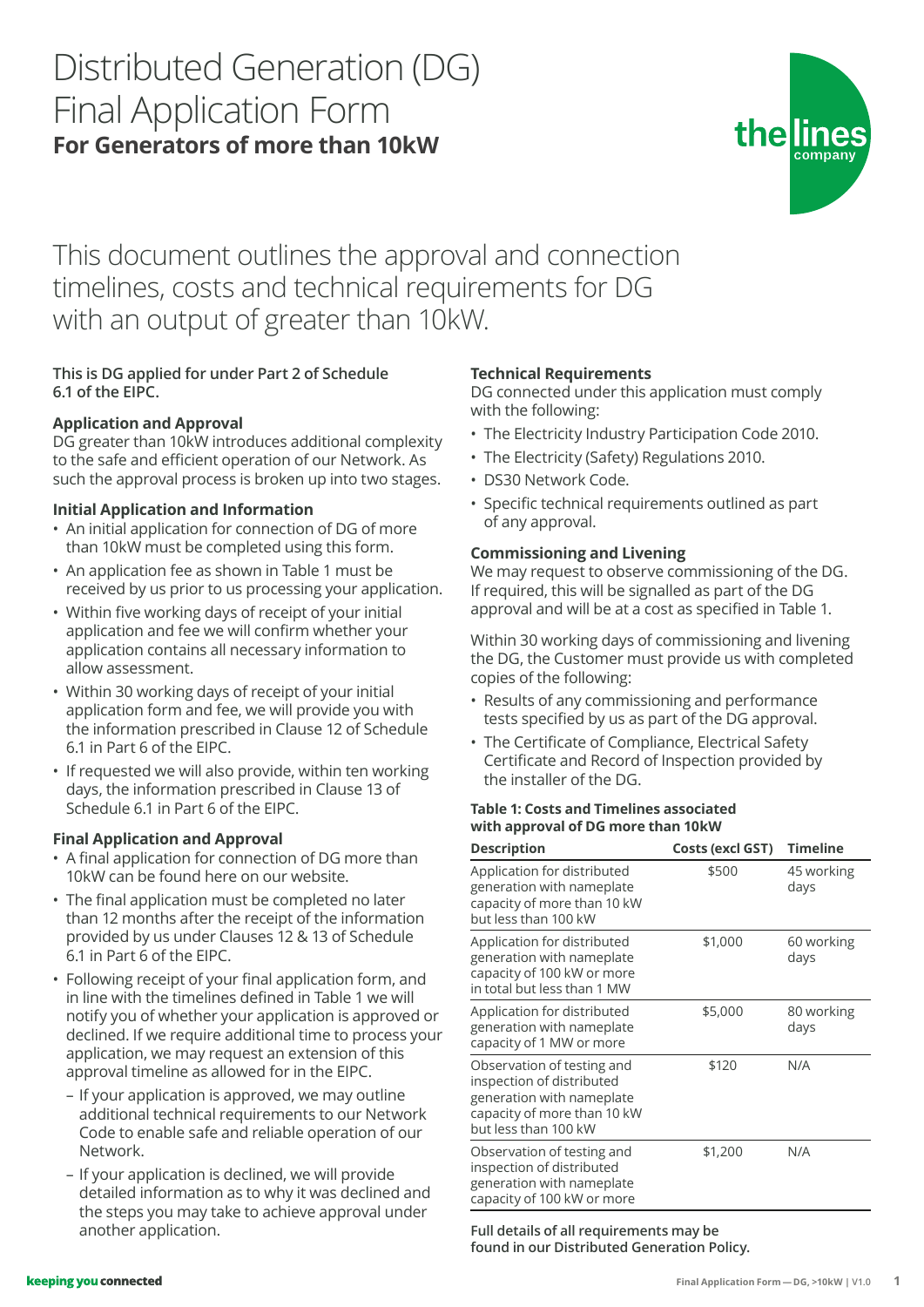# Distributed Generation (DG) Final Application Form **For Generators of more than 10kW**

| New DG application                                                                                 | Change to existing DG application |
|----------------------------------------------------------------------------------------------------|-----------------------------------|
| <b>A. Customer Information</b>                                                                     |                                   |
| Name on Electricity Account:                                                                       |                                   |
| <b>ICP Number</b><br>(from your electricity retailer):                                             |                                   |
| <b>Street Address:</b>                                                                             |                                   |
| Suburb:                                                                                            |                                   |
| City or Town:                                                                                      | Postcode:                         |
| Phone:                                                                                             |                                   |
| <b>B. Contact Information</b><br>Who should be contacted for any necessary additional information? |                                   |
| Contact Person:                                                                                    |                                   |
| Company Name:                                                                                      |                                   |
| Phone:                                                                                             |                                   |
| Email:                                                                                             |                                   |
| Postal Address:                                                                                    |                                   |
| City or Town:                                                                                      | Postcode:                         |
| <b>C. Proposed start date</b><br>What date do you expect the<br>generator to begin operations?     |                                   |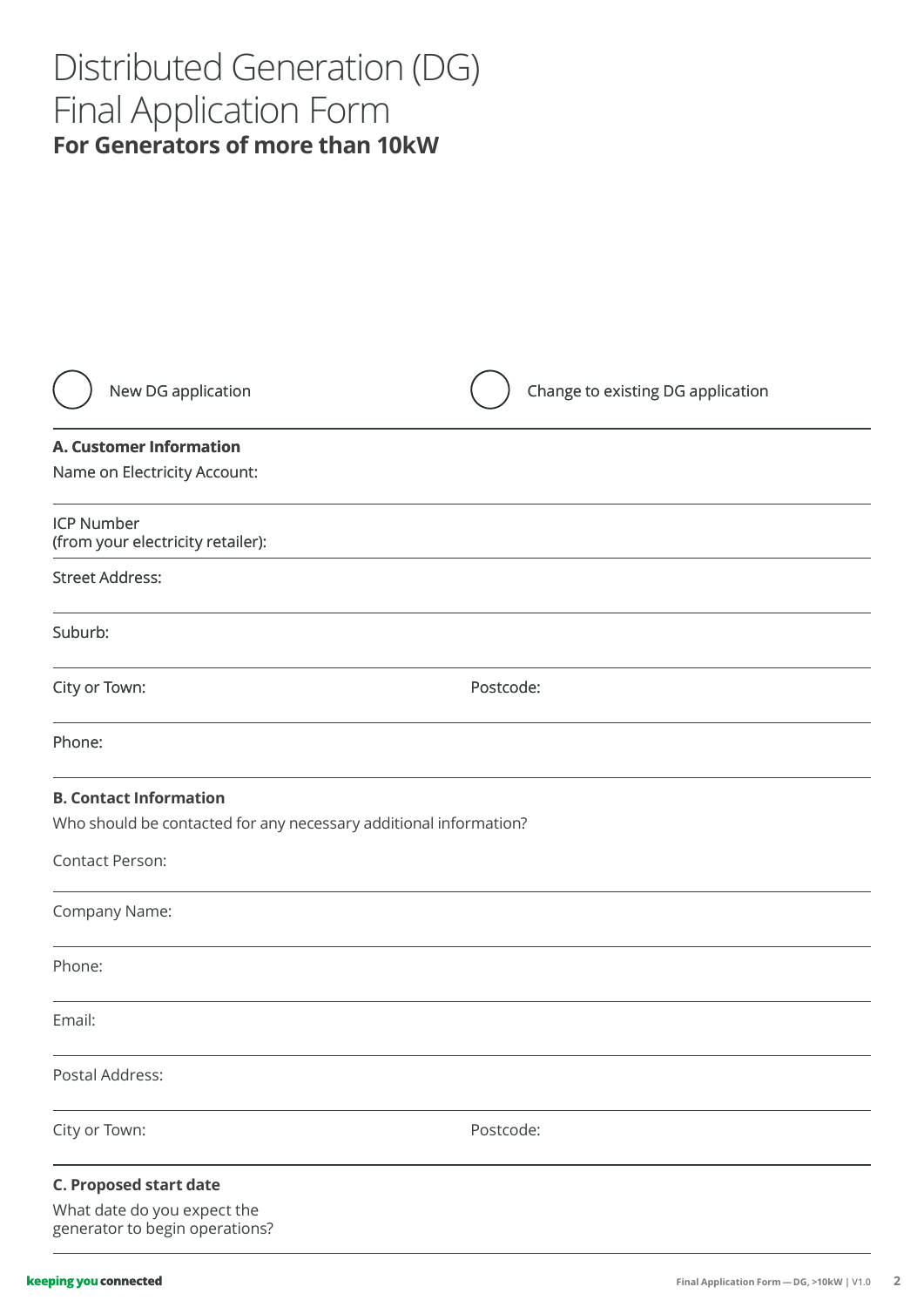#### **D. Technical Information**

Please attach a copy of the technical specifications of the generator and associated equipment together with supplier contact details for the equipment that you propose to install.

| <b>Generator Manufacturer:</b>                                       |                        |              |
|----------------------------------------------------------------------|------------------------|--------------|
| Generator Model:                                                     |                        |              |
| Generator Supplier:                                                  |                        |              |
| Primary Energy Source (indicate below):                              |                        |              |
| Photovoltaic Panels                                                  | Hydro-electric Turbine | Wind Turbine |
| Internal Combustion Engine (please specify):                         |                        |              |
| Other Type (please specify):                                         |                        |              |
| <b>Battery Storage:</b>                                              | Yes                    | No           |
| Inverter Manufacturer:                                               |                        |              |
| Inverter Model:                                                      |                        |              |
| Inverter Supplier:                                                   |                        |              |
| Number of Inverters:                                                 |                        |              |
| Mains Failure Protection (non-islanding) Type:                       |                        |              |
| Maximum Rated Power Output (kW):                                     |                        |              |
| Rated AC Voltage Output (kV):                                        |                        |              |
| Proposed Point of Connection to TLC's Network:<br>(e.g. pole number) |                        |              |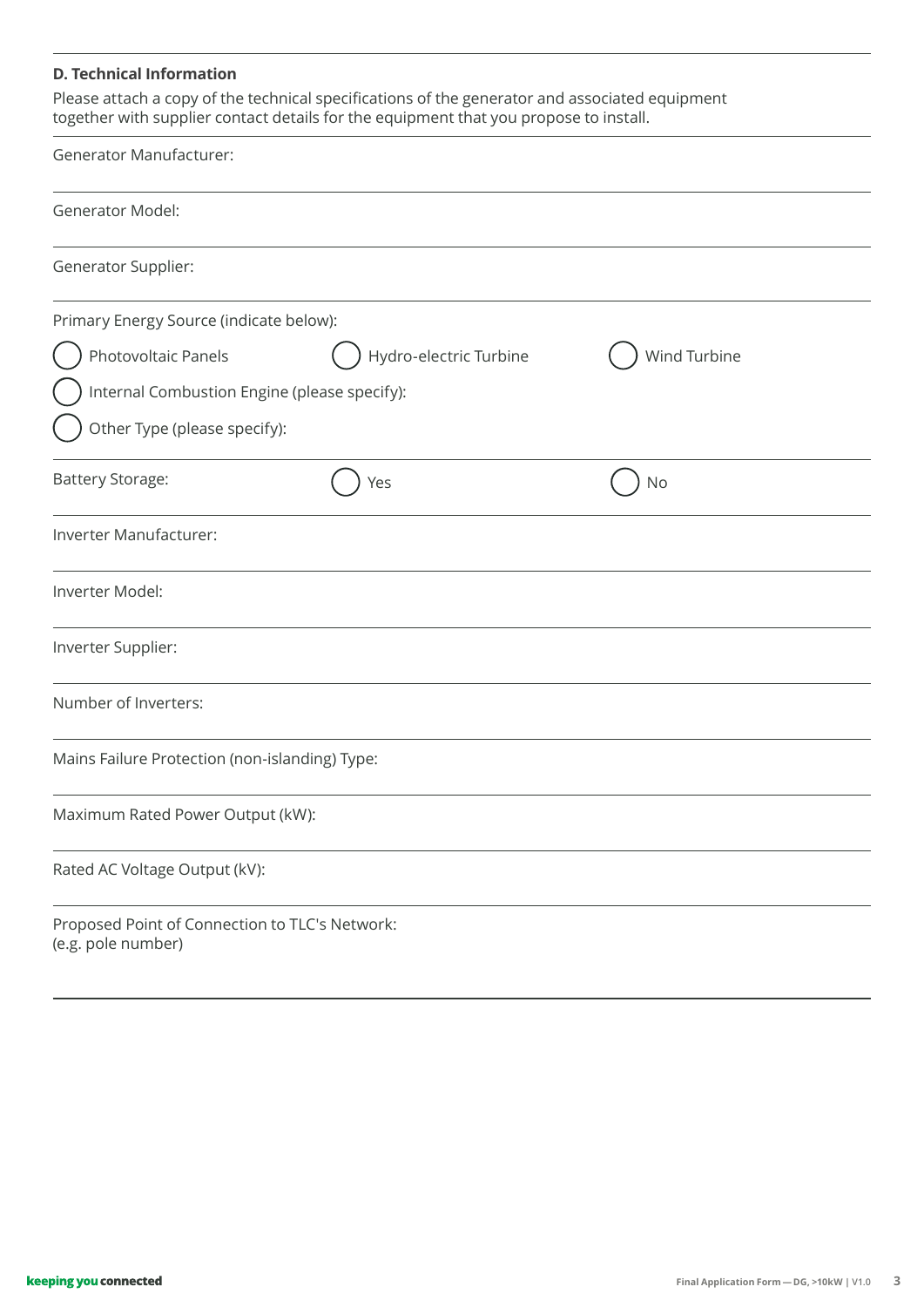## **E. Other Required Technical Information**

# **E.1. Required for ALL generators over 10kW**

### **E.1.1 Generating Plant Data**

- (i) Terminal volts (kV);
- (ii) Rated kVA;
- (iii) Rated kW;
- (iv) Maximum active power sent out (kW max) reactive power requirements (kVAr), if any;
- (v) Type of generating plant -synchronous, asynchronous, etc;
- (vi) Type of prime mover;
- (vii) Anticipated operating regime of generation eg, continuous, intermittent, peak lopping;
- (viii) Fault level contribution
- (ix) Method of voltage control;
- (x) Generator transformer details
- (xi) Requirements for top-up supplies or standby supplies.
- (xii) Proposed point of connection to TLC's Network

### **E.1.2 Interface Arrangements**

- (i) The means of synchronisation between the distribution network and the generator;
- (ii) Details of arrangements for connecting with earth that part of the generator's system directly connected to the distribution system;
- (iii) The means of connection and disconnection to be employed;
- (iv) (iv)Ability of plant to back-feed the external system;
- (v) Protection equipment and protection setting; and
- (vi) Precautions to be taken to ensure the continuance of safe conditions should any earthed neutral point of the generator's system operated at HV become disconnected from earth.

## **E.2 Required for Large Generators**

This required additional information applies to generators connected at voltages equal to or greater than 6.6kV, or of capacity greater than 1 MW.

## **E.2.1 Technical Data**

Generating plant information:

- Type of prime mover
- Rated MVA
- Rated MW
- Generator MW /MVAr capability chart (at terminals)
- Type of excitation system
- Inertia constant MW secs/ MVA (whole machine)
- Stator resistance
- Direct axis reactances sub-transient
- Transient
- Synchronous
- Quadrature axis reactances sub-transient
- Synchronous
- Time constants direct axis
- Sub-Transient & transient
- Quadrature axis
- Open or short sub-transient (stating either circuit time constant)
- Zero sequence resistance
- Reactance
- Negative sequence resistance
- Reactance
- Generator transformer resistance
- Reactance
- MVA Rating
- Tap arrangement
- Earthing

Together with:

Automatic voltage regulator (AVR) specifications;

- (ii) A block diagram for the model of the AVR system including the data on the forward and feedback gains, time constants and voltage control limits;
- (iii) Speed governor and prime mover data; and
- (iv) A block diagram for the model of the generating plant governor detailing the governor flyball (if applicable), system control and turbine time constants; together with the turbine rating and maximum power.